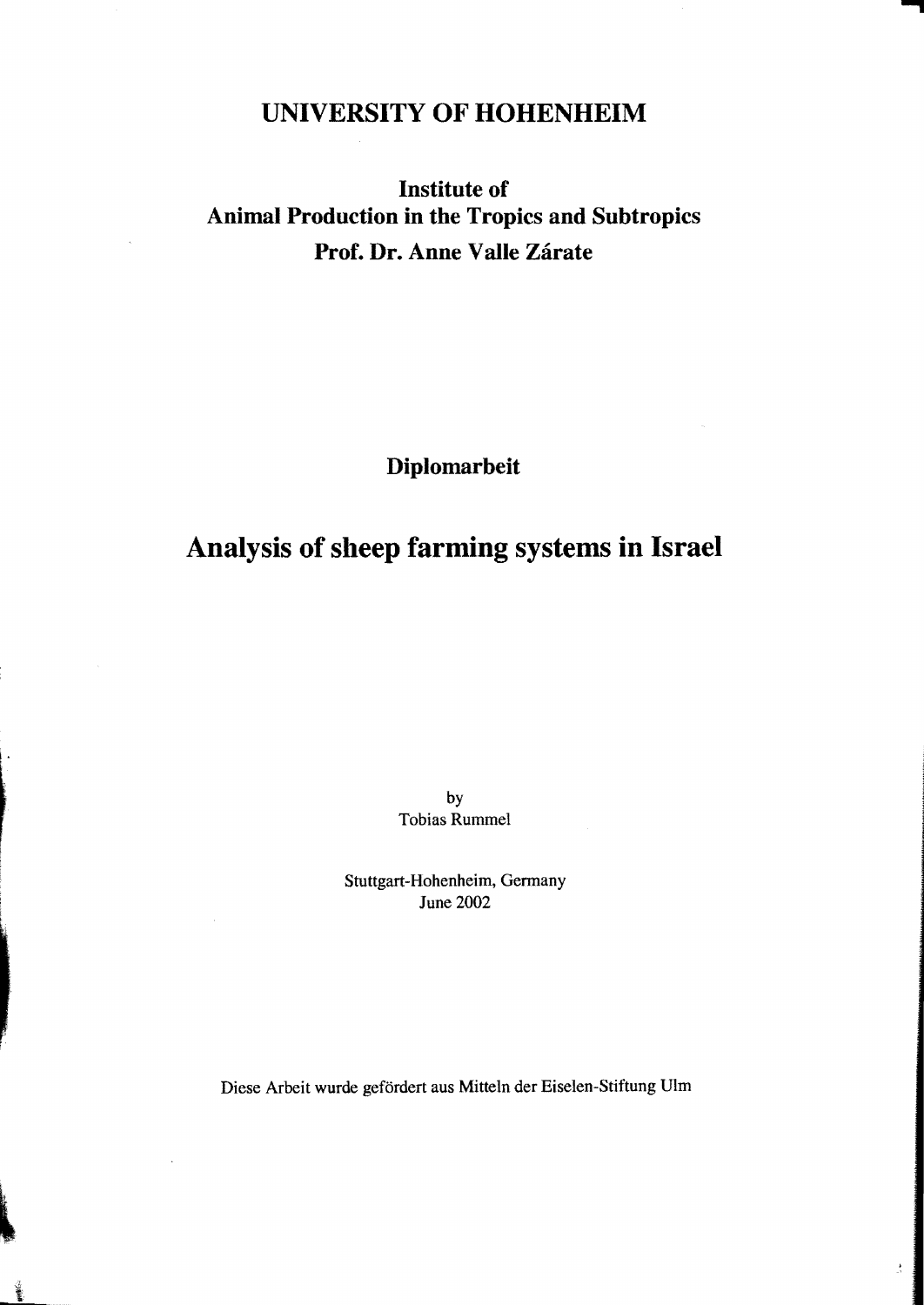### 6 ENGLISH SUMMARY

In Israel, a wide range of sheep production systems from traditional transhumance to the most intensive dairy production exist in close vicinity and under the same economic background. To describe Israel's sheep farming sector with regard to the form of production and to the natural and socio-economic framework, to develop a classification for these production systems and to understand some of the reasons behind the wide diversity of sheep production systems found in Israel are the main objectives of the present study.

The study starts with a literature review describing the concept of livestock farming system research and classification methods and approaches for small ruminant production systems. The second part, dealing with the description and classification of the sector in Israel is mainly based on secondary data and information gathered during an informal survey in IsraeL Based on suggestions by the Israeli supervisor of and key informant for this study, a new approach for the definition of production system intensity, using the targeted exploitation of the system production potential, is developed and applied for the classification of sheep farming systems in Israel, as described in literature and identified during the informal survey. In the third part, the tool for the evaluation and classification of sheep farms in Israel is applied in a case study, comprising of a small formal survey of 15 sheep farms, covering different regions in Israel. The chosen farms should cover the different farm types (except the Kibbutzim, because detailed information is al ready available), ethnic groups and management strategies. The questionnaire applied focused on the evaluation of management practices, which determine the targeted output level of the farm. Further, some reasons behind the selection of those management practices should be identified. The approach for the definition of intensity, using the exploitation of the system production potential (SPP) is applied and the farms are ranged into the classification scheme developed for sheep production systems in Israel.

The analysis of the natural framework for sheep production in Israel revealed, that the scarce and erratic natural resources as weIl as the increasing population pressure and land scarcity are majar forces behind the process of intensification. The economic framework is characterized by a protected market situation, restricting importation of sheep meat and milk from the world market and by resulting exceptional high prices for sheep meat and milk compared to the world market. The market for sheep milk is dominated by the marketing cooperative TNUVA. There is still an increasing demand for both, sheep milk and meat. A major role determining the strueture and characteristic of the sheep produetion see tor in Israel plays the social framework. The diversity in mentality, eulture, religion and historieal background between Jewish immigrants, Arab villagers and Bedouins influenced the development and existenee of the different sheep produetion systems found in Israel today. Especially the unique farm types Moshavim and Kibbutzim in the Jewish sector were driving forces for innovation and intensification of sheep production in Israel.

The sheep breeds developed and used in Israel represent the whole range from the locally adapted, Unimproved Awassi to the high performance milk (Improved Awassi) and meat (Afec Assaf and Afec Awassi) breeds as weIl as dual-purpose breeds, like the Assaf (Improved Awassi x East Frisian milk sheep).

The classification of the sector resulted in 5 sheep production systems: (i) the intensive lamb production system, using high prolifie erossbreds or crosses between Assaf and Merino;(ii) the intensive dual purpose milk and lamb production system, using the Assaf; (iii) the semi-intensive lamb production system using crossbreds between Awassi and Assaf/Merino and (iv) the semi-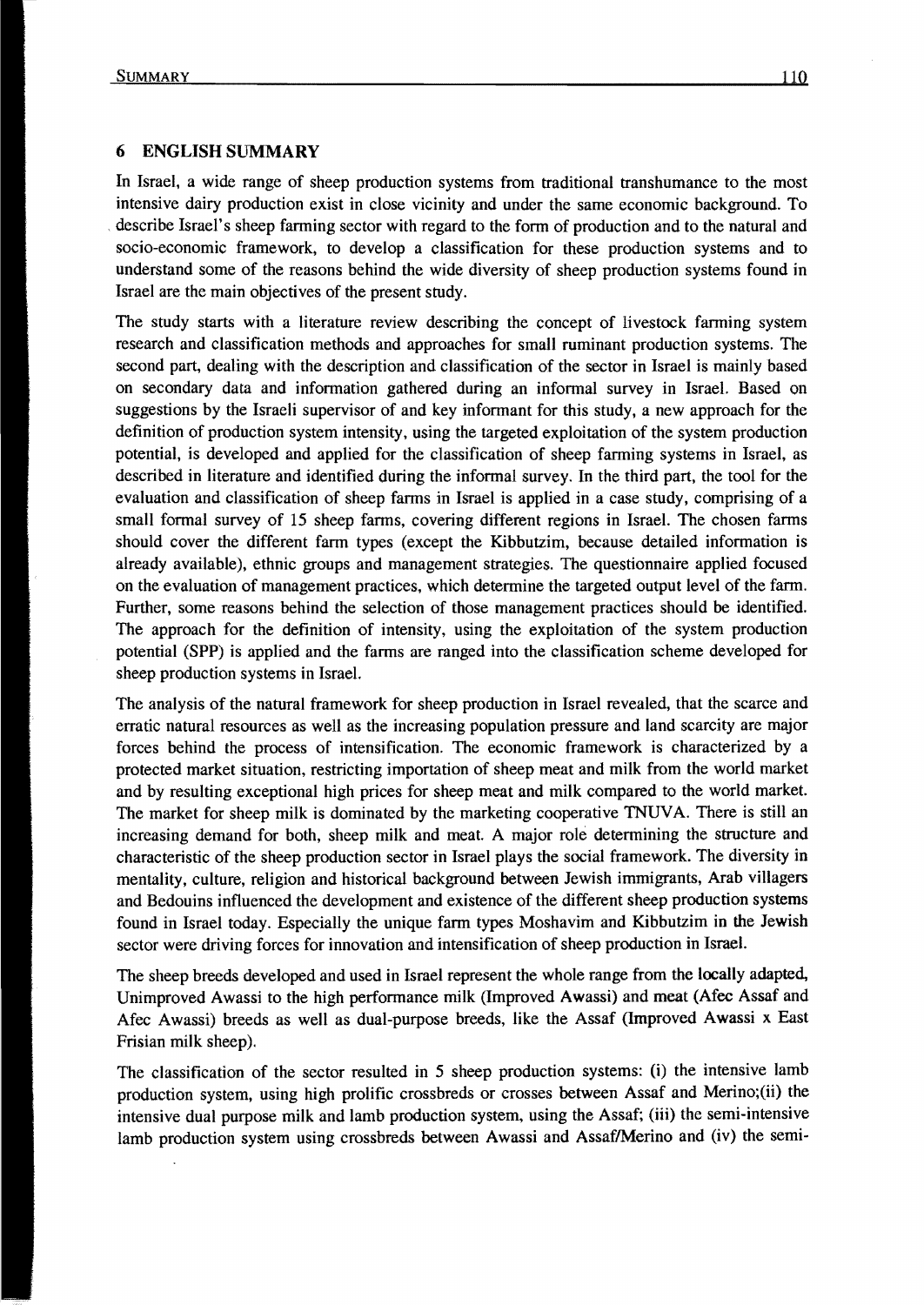extensive dual purpose lamb and milk production system dominated by the ImprovedlUnimproved Awassi. A fifth system. the (v) extensive dual purpose milk and lamb production system, depending solely on natural pasture and using the Unimproved Awassi is hardly found anymore in IsraeL

According to a new approach for the definition of production system's intensity, 96 kg lamb meat equivalent per ewe exposed and year and 5241 milk per ewe exposed and year is the actual system production potential for sheep production systems in Israel. This means the upper limit of intensity, or maximum output achievable, by utilizing all available breeding and management techniques. According to the production parameters found in literature for the different production systems, the dual purpose milk and lamb production system using the Assaf, the meat production system using crossbreds between Assaf, Merino and Awassi, the dual purpose lamb and milk production system using the Improved/Unimproved Awassi and the dual purpose lamb and meat production system using the unimproved Awassi target to exploit 86, 76, 31 and 15 % of the system production potential for sheep meat in Israel, respectively. The meat production system using crossbreds between Merino and high prolific breeds (Finn sheep or Romanov) uses 100 % of the production potential. According to this distribution, a definition of the intensity levels intensive, semi-intensive, semi-extensive and extensive sheep meat production systems in Israel by a targeted outputlevel of 100-80 %, 80-50 %, 50-20 % and 20-0 % of the system production potential respectively is suggested. The three production factors: number of lambings per breeding ewe and year  $(LY)$ , number of lambs born alive per ewe lambing  $(LBA)$  and average weight of lambs at marketing (WLM) had the highest influence on the targeted outputlevel of the production systems. They varied between 0.75 LY, 1 LBA and 35 kg WLM in the extensive dual purpose system using the unimproved Awassi and 1.4 LY, 1.8 LBA and 55 kg WLM in the intensive meat production system using crossbreds between Merino and high prolific breeds.

In the case study, the tested questionnaire proofed to be able to evaluate all the production parameters required for the classification by intensity of the farm, using the system production potential (SPP) approach in a single farm visit. According to the borders for the intensity levels defined above, 3, 5 and 6 of the evaluated farms were classified as intensive, semi-intensive and semi-extensive sheep meat production systems, respectively. The intensive meat production systems, represented only by Jewish farms, are characterized by Assaf x Merino crosses, the use of synchronization, 41ambing periods and a high use of concentrate or even zero grazing systems. The semi-intensive production systems, almost all located in the Bedouin sector, are characterized by Assaf x Awassi crosses, 2 lambing periods, grazing of natural pasture for 8 month, but with high concentrate supplementation; those using more then 65 % of the SPP synchronized the ewes. The semi-extensive systems are characterized by the use of Awassi with different percentages of exotic breeds, natural breeding management with one lambing period in the winter, grazing natural pasture for 8 month of the year and a basic supplementation with concentrate during the 4 month without grazing.

All the farmers running an intensive production system assessed the future prospect of sheep farming in their situation as good to very good, 67% and 33 % of the semi intensive farmers as good and moderate, respectively, while all the interviewed semi-extensive farmers assessed the prospect for sheep farming in their situation as negative, mainly due to governmental restrictions. Some hints for the reasons behind the adherence of some sheep farmers to extensive management practices could be identified. It got obvious, that the main constrain for intensification of production is not the availability or access to intensive genotypes, management, services or input, but that sociological and economic factors such as governmental restrictions, mentality, lacing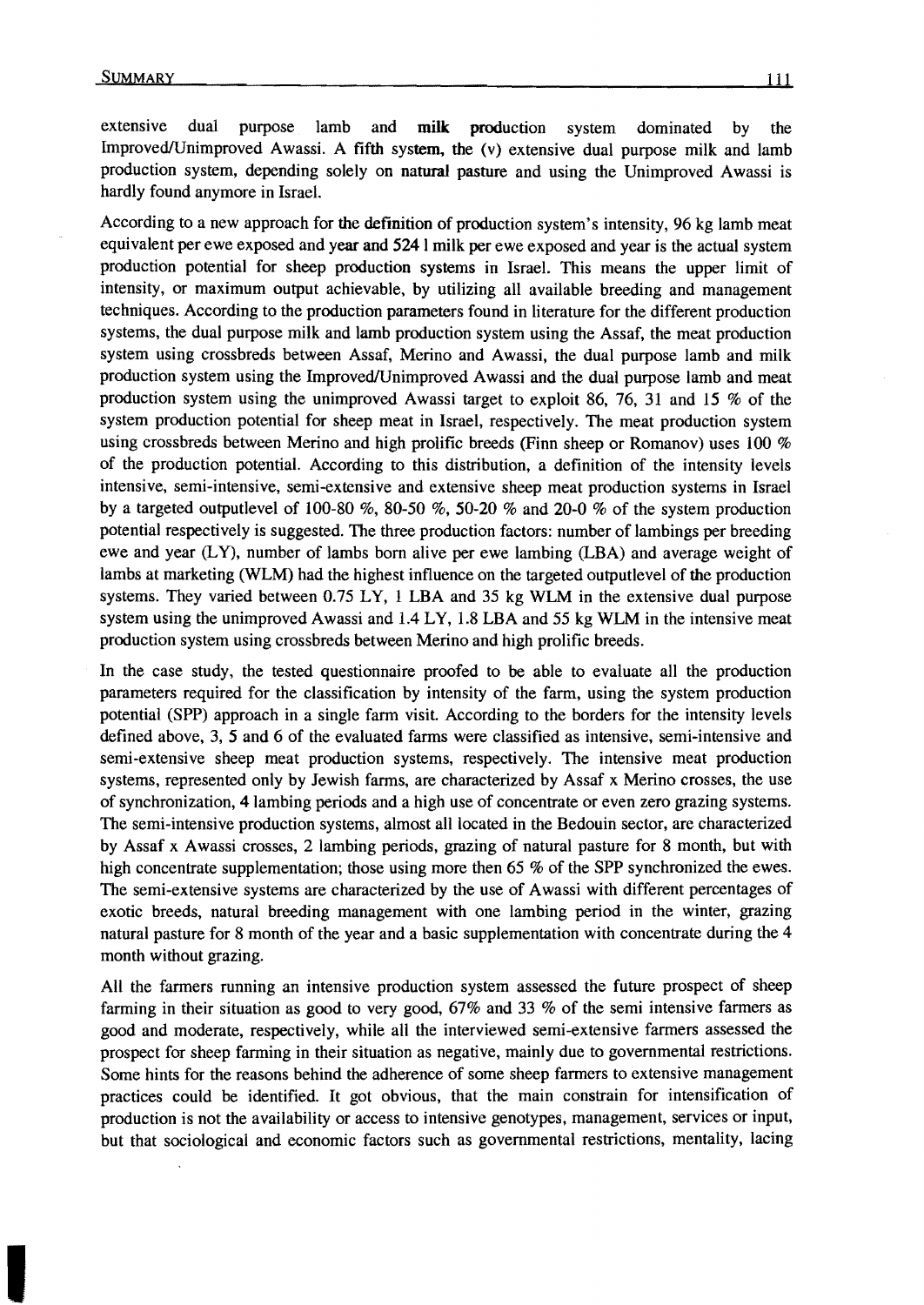organisation and credit availability are tbe dominating restricting factors. But this subject should be studied in more detail in order to give further answers.

The case study showed, that it is useful to set up an objective definition for different levels of intensity of a livestock production system in order to use it as classification criteria. The intensity level of a farm summarizes its eharacteristie management praetiees, the seleetion of genotype used and as a result the production goal and strategy (e.g. minimizing risk or maximizing profit). Based on a c1assifieation of livestock production systems, extension ean be focused aecording to the different systems and their specifie requirements and the development of a livestock produetion sector ean be deseribed and evaluated over time.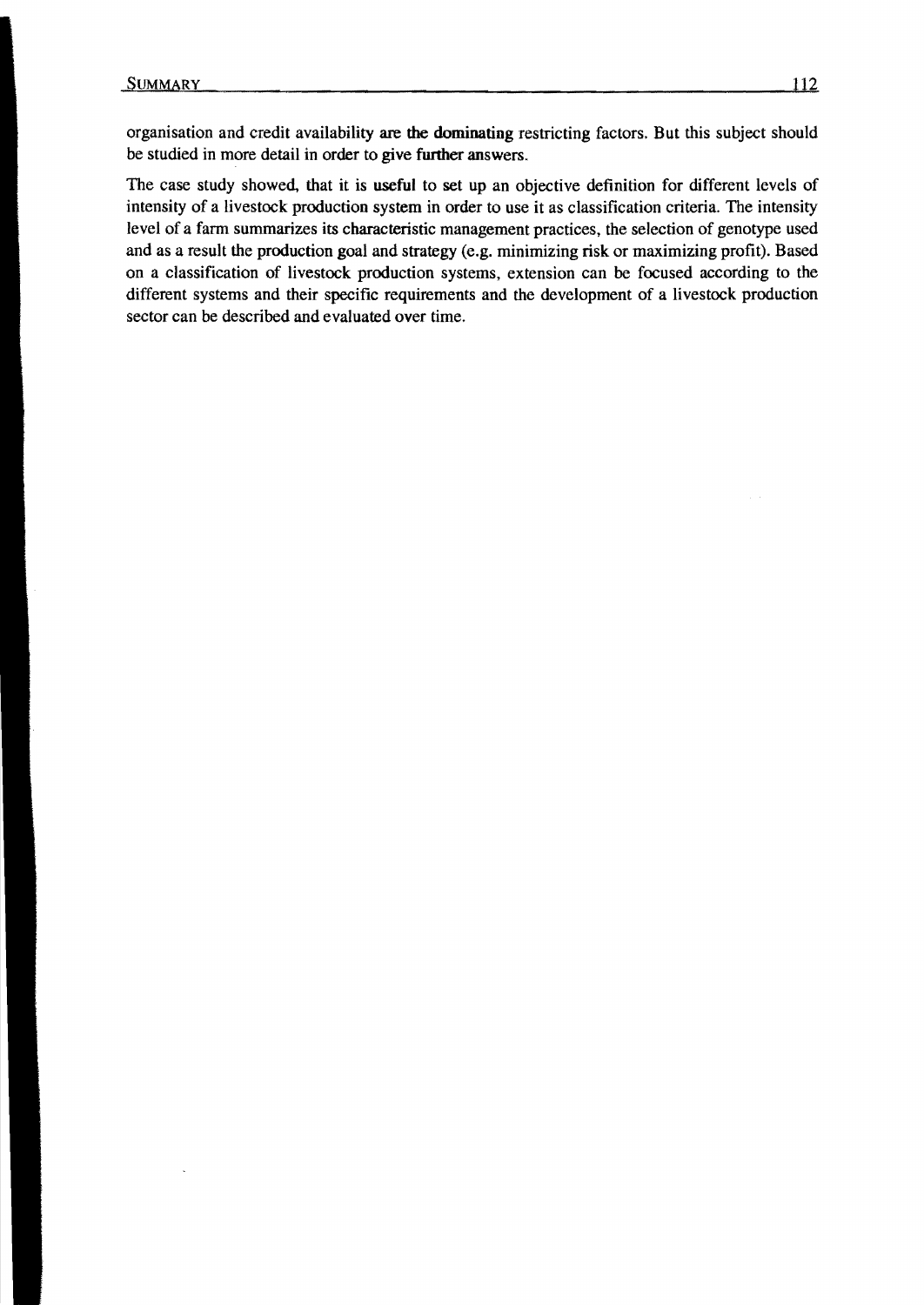#### 7 **GERMAN SUMMARY**

In Israel existiert in nächster Nähe und unter gleichen, ökonomischen Rahmenbedingungen ein weites Spektrum an Schafhaltungssystemen, von traditionellen, transhumanten Systemen bis hin zu hoch intensiver Schafmilchproduktion. Das Ziel der vorliegenden Arbeit ist es, den Sektor Schafhaltung in Israel hinsichtlich der Produktionssysteme und der natürlichen und sozioökonomischen Rahmenbedingungen zu beschreiben, eine Klassifikationshierarchie für diese Produktionssysteme zu entwickeln und einige mögliche Gründe, welche diese Diversität an Produktionsformen determinieren zu identifizieren.

Den ersten Teil der Studie bildet ein Literatur Überblick über die Methodik zur Analyse von Tierhaltungssystemen und über Ansätze zur Klassifikation von Produktionssysteme kleiner Wiederkäuer. Der zweite Teil, welcher die Beschreibung und Klassifikation des Schafhaltungssektors in Israel beinhaltet, basiert hauptsächlich auf Literaturquellen, Sekundärinformationen und Informationen welche während eines informellen Surveys in Israel gesammelt wurden. Basierend auf Vorschlägen des israelischen Betreuers und Schlüsselinformanten dieser Studie wird ein neuer Ansatz zur Definition von Intensität von Tierproduktionssystemen, welcher die angestrebte Ausnutzung des Produktionspotentials eines Systems als Klassifikationskriterium heranzieht, entwickelt und für die in der Literatur beschriebene Schafhaltungssysteme in Israel angewandt. Im dritten Teil der Arbeit wird dieser Ansatz in Kombination mit einem Erhebungsinstrument zur Analyse und Klassifikation von Schafhaltungssystemen in einer Fallstudie in Israel angewandt. Die Fallstudie basiert auf der formellen Befragung 15 Schafhalter in verschiedenen Regionen Israels. welche bewusst so ausgewählt wurden, das möglichst das ganze Spektrum an Produktionssystemen, Betriebsformen (mit Ausnahme der Kibbutzim, da in diesem Bereich bereits ausführliche Daten verfügbar sind), Bevölkerungsgruppen und Managementpraktiken von der Fallstudie abgedeckt ist. Der Angewandte Fragebogen war auf folgende zwei Themenbereich focusiert: Erstens auf die Erhebung von Managementpraktiken, welche das angestrebte Produktionsniveau des Betriebs beeinflussen und welche zu deren Berechnung benötigt wurden und zweitens auf die Identifizierung möglicher Gründe und Ursachen hinter der Wahl bestimmter Managementpraktiken bzw. deren Ablehnung. Der neue Ansatz zur Definition von Intensität wurde angewandt und die Betriebe in das für Schafhaltungssysteme in Israel entwickelte Klassifikationsschema eingeordnet.

Die Analyse der Natürlichen Rahmenbedingungen für Schafhaltung in Israel zeigte, dass die knappen und unregelmäßigen natürlichen Ressourcen zusammen mit einem wachsenden Bevölkerungsdruck und Landverknappung bedeutende Ursachen für die zunehmende Intensivierung von landwirtschaftlichen Produktionssystemen waren und immer noch sind. Die ökonomischen Rahmenbedingungen sind charakterisiert durch einen vor billigen Importen vom Weltmarkt geschützten nationalen Markt für Schaffleisch und Schafmilchprodukte, welches in außergewöhnlich hohen Preisen für diese Produkte im Vergleich zu Weltmarktpreisen resultiert. Der Markt für Schafmilch wird dominiert durch die Vermarktungs-kooperative TNUV A. Sowohl ftir Schafmilch als auch für Schaffleisch ist eine steigende Nachfrage zu beobachten. Von entscheidendem Einfluss für die Struktur und die Diversität des Schafhaltungssektors in Israel sind die sozialen Rahmenbedingungen: Die Verschiedenheit in der Mentalität, Kultur, Religion und Geschichte zwischen Jüdischen Einwanderern, Arabischer Dorfbevölkerung und Beduinen beeinflusste die Entwicklung und Existenz der verschiedenen Schafhaltungssystem in IsraeL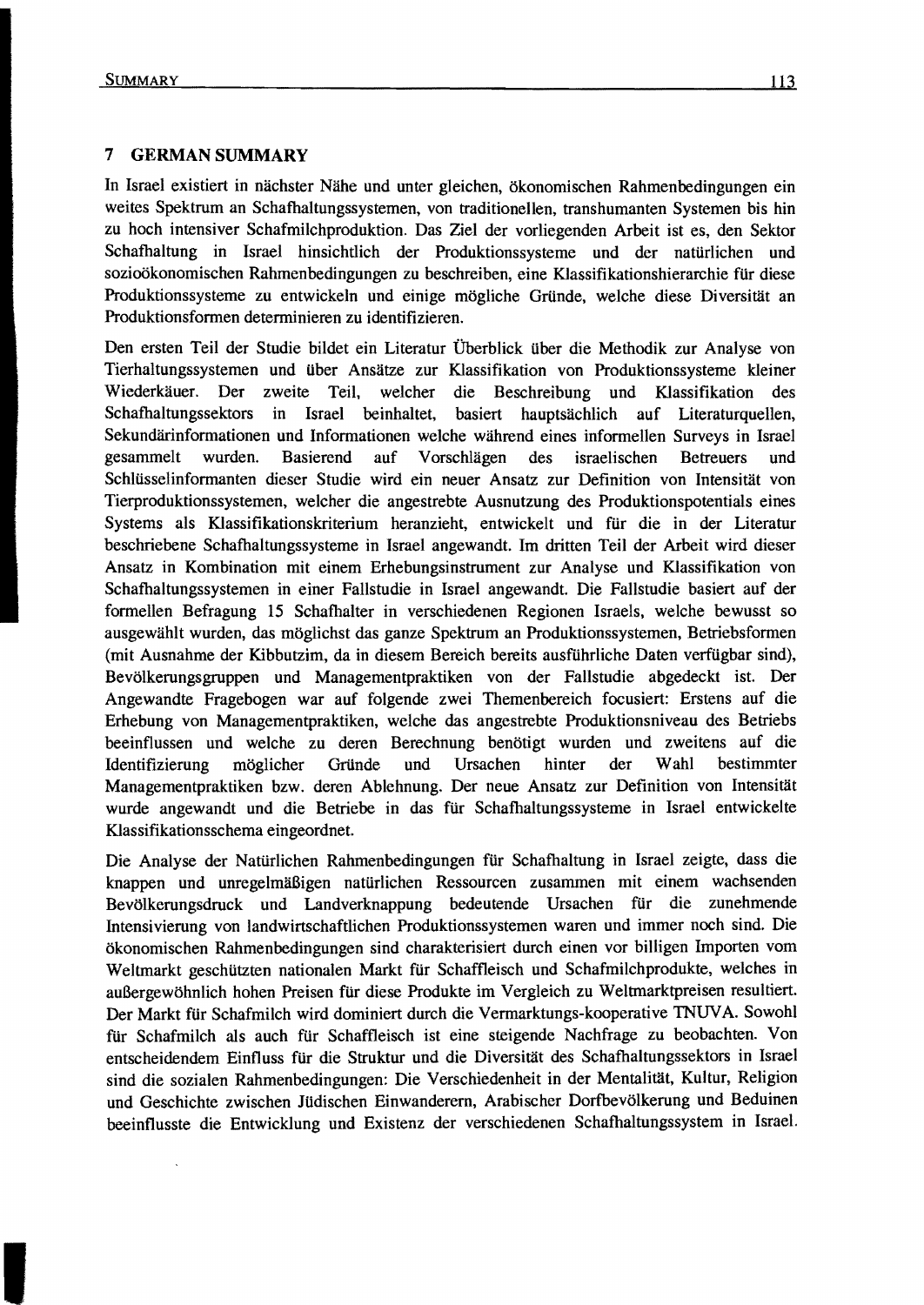Besonders die einzigartigen genossenschaftlichen Betriebsfonnen des Kibbutzim und Moshavim im Jüdischen Sektor waren entscheidende Motoren der Innovation und Intensivierung von Schaf produktions systemen in Israel.

Die Schafrassen, welche in Israel gezüchtet und eingesetzt werden repräsentieren das ganze Spektrum von lokal angepassten Rassen wie dem Unimproved Awassi bis hin zu Hochleistungsrassen für Milch (Improved Awassi) und Fleisch ( Afec Assaf und Afec Awassi, Merino x Finnschafe/Romanov) ebenso wie Zweinutzungsrassen (Assaf = Improved Awassi x Ostfriesischem Milchschaf).

Die Klassifikation des Schafhaltungssektors in Israel resultierte in 5 verschiedenen Produktionssystemen: (i) intensive Lämmerproduktionssysteme mit Kreuzungen zwischen Merino/Assaf x Finn/Romanov, (ii) intensive Milch und Lämmer Zweinutzungssysteme mit der Rasse Assaf; (iii) semi-intensive Lämmerproduktionssysteme mit Kreuzungen zwischen Awassi x AssaflMerino und (iv) semi-extensive Lämmer und Milch Zweinutzungssysteme mit ImprovedlUnimproved Awassi. Das fünfte System, das (v) extensive Milch und Fleisch Zweinutzungssystem mit Unimproved Awassi ist in Israel nur noch vereinzelt anzutreffen.

96 kg Lammfleisch Äquivalent und 524 Liter Milch pro gedecktem Mutterschaf und Jahr stellen nach dem neuen Ansatz zur Definition von Intensität von Produktionssystemen das gegenwärtige Produktionspotential für Schafhaltungssysteme in Israel dar. Dies ist das obere Produktionslimit oder das maximal zu ereichende Produktionslevel, durch den Einsatz des optimalen Genotyps und bei Einsatz aller verfügbaren Zucht- und Managementtechniken. Aufgrund der in der Literatur für die verschiedenen Schafhaltungssystemen gefundenen Produktionsparameter nutzen das Milch und Lämmer Zweinutzungssysteme mit der Rasse Assaf 86 %; das Lämmerproduktionssysteme mit Kreuzungen zwischen Awassi x AssaflMerino 76 %, das Lämmer und Milch Zweinutzungssysteme mit Improved/Unimproved Awassi 31 % und das Milch und Fleisch Zweinutzungssystem mit Unimproved Awassi 15 % des Produktionspotentials für Schaffleisch in Israel. Das Lämmerproduktionssystem mit Kreuzungen zwischen Merino/Assaf x Finn/Romanov strebt eine Ausnutzung von 100% des System Produktionspotential (SPP) an. Basierend auf dieser Verteilung, wird folgende Definition der verschiedenen Intensitätslevel für Schafhaltungssysteme in Israel vorgeschlagen: 100-80% angestrebte Ausnutzung des SPP wird als intensive Produktion, 80-50% als semi-intensive, 50-20% als semi-extensive und 20-0% als extensive Produktion definiert. Die drei Produktionsfaktoren (i) Anzahl Ablammungen pro Mutterschaf und Jahr; (ii) Anzahl lebend geborener Lämmer pro Ablammung und Mutterschaf und das (iii) durchschnittliche Lebengewicht der Lämmer zum Zeitpunkt der Vermarktung zeigten den höchsten Einfluss auf das angestrebte Produktionslevel der Systeme. Diese Parameter variierten zwischen 0.75 Ablammungen pro Mutterschaf und Jahr, 1 lebend geborenem Lamm pro Ablammung und Mutterschaf und 35 kg Lebengewicht der Lämmer bei der Vennarktung im extensiven Milch und Fleisch Zweinutzungssystem und 1.4 Ablammungen pro Mutterschaf und Jahr, 1.8 lebend geborene Lämmer pro Ablammung und Mutterschaf und 55 kg Lebengewicht zum Zeitpunkt der Vennarktung im intensiven Lämmerproduktionssystem mit Kreuzungen zwischen Merino/Assaf x Finn/Romanov.

Die Fallstudie zeigte, dass es durch den getesteten Fragebogen möglich ist alle Produktionsparameter während eines einzigen Interviews zu erheben, welche zur Klassifikation eines Betriebes nach Intensität durch den SPP Ansatz benötigt werden. Unter Anwendung der oben definierten Grenzen für die verschiedenen Intensitätslevel wurden 3 Betriebe als intensive, 5 als semi-intensive und 6 Betriebe als semi-extensive Schaffleisch-Produktionssysteme